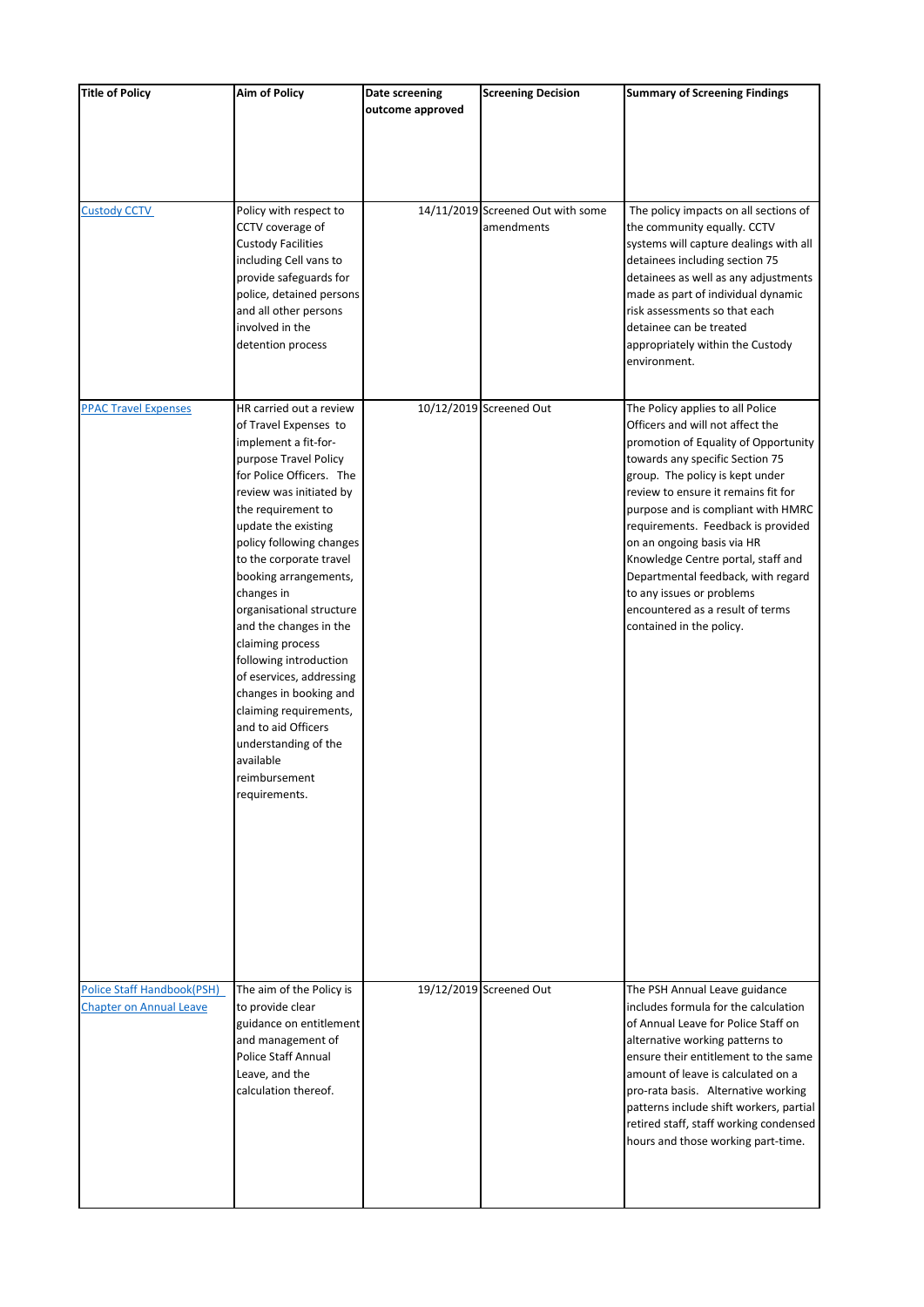| <b>PPAC Overtime</b>   | This revised policy                                              | 11/11/2019 Screened Out | Overtime working is dependent on        |
|------------------------|------------------------------------------------------------------|-------------------------|-----------------------------------------|
|                        | clarifies the current                                            |                         | the need to meet operational            |
|                        | guidance for Police                                              |                         | demands and to keeping people safe.     |
|                        | Officers on entitlement to                                       |                         |                                         |
|                        | receive overtime                                                 |                         | Some examples of these are counter      |
|                        | compensation by Officers                                         |                         | terrorism operations, policing          |
|                        |                                                                  |                         | parades and other large public          |
|                        | in Constable and Sergeant                                        |                         | events, court attendance, sickness      |
|                        | ranks. Overtime                                                  |                         | cover, and to cover section             |
|                        | entitlements are                                                 |                         | depletions. The updates to the policy   |
|                        | enshrined in Regulations                                         |                         |                                         |
|                        | (PSNI Regulations 2005                                           |                         | aim to provide greater clarity on       |
|                        | and associated                                                   |                         | entitlement-there is no impact on       |
|                        | Determinations). There                                           |                         | the S75 groupings.                      |
|                        | have been no recent                                              |                         |                                         |
|                        | regulatory changes to                                            |                         |                                         |
|                        | overtime entitlement.                                            |                         |                                         |
|                        |                                                                  |                         |                                         |
|                        | This review of the PPAC                                          |                         |                                         |
|                        | chapter on Overtime                                              |                         |                                         |
|                        | therefore does not make                                          |                         |                                         |
|                        | any specific changes to                                          |                         |                                         |
|                        | the original policy and its                                      |                         |                                         |
|                        | entitlement guidance.                                            |                         |                                         |
|                        | Rather the purpose of the                                        |                         |                                         |
|                        | review is to provide                                             |                         |                                         |
|                        | greater clarity around                                           |                         |                                         |
|                        |                                                                  |                         |                                         |
|                        | entitlement in a range of                                        |                         |                                         |
|                        | scenarios for police                                             |                         |                                         |
|                        | officers and their Ops                                           |                         |                                         |
|                        | Planners.                                                        |                         |                                         |
|                        |                                                                  |                         |                                         |
| <b>Body Worn Video</b> | Following a pilot scheme in 2014,                                | 31/11/2019 Screened Out | Whilst the use of the device is not     |
|                        | PSNI has taken the decision to                                   |                         |                                         |
|                        | implement the use of Body Worn                                   |                         | deemed to carry any obvious             |
|                        | Video (BWV) cameras. The aim                                     |                         | potential for negative impact on any    |
|                        | of the practice is to provide                                    |                         | particular individuals or groups, it is |
|                        | officers with guidance on the                                    |                         | recognised having run a pilot and       |
|                        | practical use and application of                                 |                         | considered the potential impact on      |
|                        | the device. BWM has been used<br>nationally by other             |                         | those who are blind/visually impaired   |
|                        | constabularies and other policing                                |                         |                                         |
|                        | related agencies since 2006.                                     |                         | will not be as aware of Police Officers |
|                        | Advances in reliability,                                         |                         | wearing the cameras as those who        |
|                        | technology and reductions in                                     |                         | have no such disability.                |
|                        | overhead costs have now made                                     |                         |                                         |
|                        | BWV a realistic concept within                                   |                         |                                         |
|                        | the PSNI. The use of BWV has                                     |                         |                                         |
|                        | the potential to improve                                         |                         |                                         |
|                        | significantly the quality of                                     |                         |                                         |
|                        | evidence provided by police<br>officers and public bodies within |                         |                                         |
|                        | the criminal justice system in the                               |                         |                                         |
|                        | drive to reduce crime and the                                    |                         |                                         |
|                        | fear of crime and increase the                                   |                         |                                         |
|                        | proportion of offences brought                                   |                         |                                         |
|                        | to justice. Police forces have                                   |                         |                                         |
|                        | utilised video evidence for                                      |                         |                                         |
|                        | several years through local CCTV,                                |                         |                                         |
|                        | police vehicle systems and hand                                  |                         |                                         |
|                        | held devices employed during                                     |                         |                                         |
|                        | specific operations. BWV                                         |                         |                                         |
|                        | equipment will enable the PSNIU<br>to make greater use of video  |                         |                                         |
|                        | evidence due to its increased                                    |                         |                                         |
|                        | availability on the front line as                                |                         |                                         |
|                        | officers will be able to maintain                                |                         |                                         |
|                        | the use of their hands and                                       |                         |                                         |
|                        | peripheral sense while recording                                 |                         |                                         |
|                        | an incident                                                      |                         |                                         |
|                        |                                                                  |                         |                                         |
|                        |                                                                  |                         |                                         |
|                        |                                                                  |                         |                                         |
|                        |                                                                  |                         |                                         |
|                        |                                                                  |                         |                                         |
|                        |                                                                  |                         |                                         |